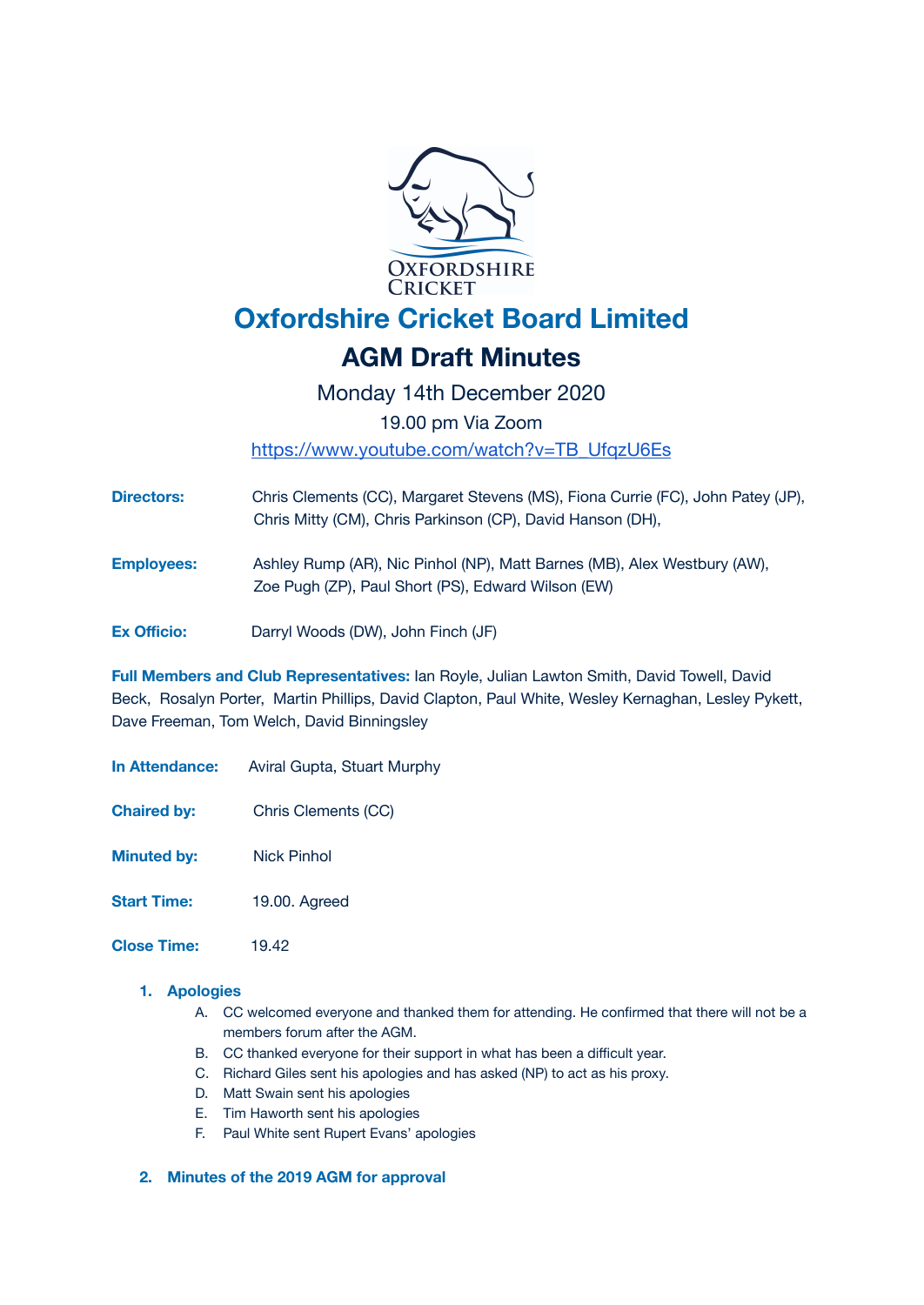- a. There were no requests for any changes.
- b. John Patey proposed the approval of the minutes and Margaret Stevens seconded the approval of minutes.
- c. No abstentions or votes against were placed.

### **3. Chairman's Report**

- A. One modification, it says we signposted a quarter of a million pounds to clubs. It now stands at £289,000.
- B. No comments, questions, or objections were raised.

#### **4. Finance Report**

- a. John Patey reports revenue for 2020 was down from £522,000 to £348,00, therefore a £174,000 decrease as a result of a smaller programme. Nothing in March, April, May, and June.
- b. We scaled our costs to fit against that revenue base. Costs were down £142,000 compared to the £174,000 down on revenue. The costs are stated after we have received job retention scheme receipts from the government. We furloughed the staff associated with the programmes we couldn't run.
- c. We ended with a deficit of £.£7,245 for the year. Considering we made a surplus the previous year, we consider that an OK outcome.
- d. We finished the year with £147,044more cash in comparison to the previous year as a result of advanced funding.
- e. Where we have received income but not delivered all of the programme we have treated that as deferred income and will show it next year (FY21). An example is the C2S and the NCCA programs.
- f. JP stated that the financial year was a very challenging year to manage with lots of moving parts.
- g. JP thanked Wenn Townsend, Tony Haines, and their team for reviewing and issuing an assurance report.
- h. Fiona Currie proposed the approval of the financial report and Julian Lawton Smith seconded the proposal.
- i. No abstentions or votes against were raised against the motion.
- j. CC thanked John for giving up a substantial amount of time in a challenging year. CC also thanked Tim Haworth for his work in this area.

#### **5. Membership and Affiliation Proposal**

- A. CC states that since 2010, our membership fees have stayed static across full membership, affiliate membership, and junior membership.
- B. The proposal we have put forward based on years of not having internal resources devoted to managing members. In November we held a fourth members forum to provide consultation and received no negative feedback.
- C. Julian Lawton Smith is very pleased to see time being devoted and an improved membership offer.
- D. CC reaffirms we will continue to improve the benefits as time goes by.
- E. David Beck raised his concern about not being the right time to increase membership and affiliation. His view is taken on board, CC states that he respects his view and has offered to have a discussion with him offline.
- F. JP asks when was the last time membership was increased, CC responded by saying it has not been increased at any point in his time as chairman therefore it has been more than fifteen years since the last increase.